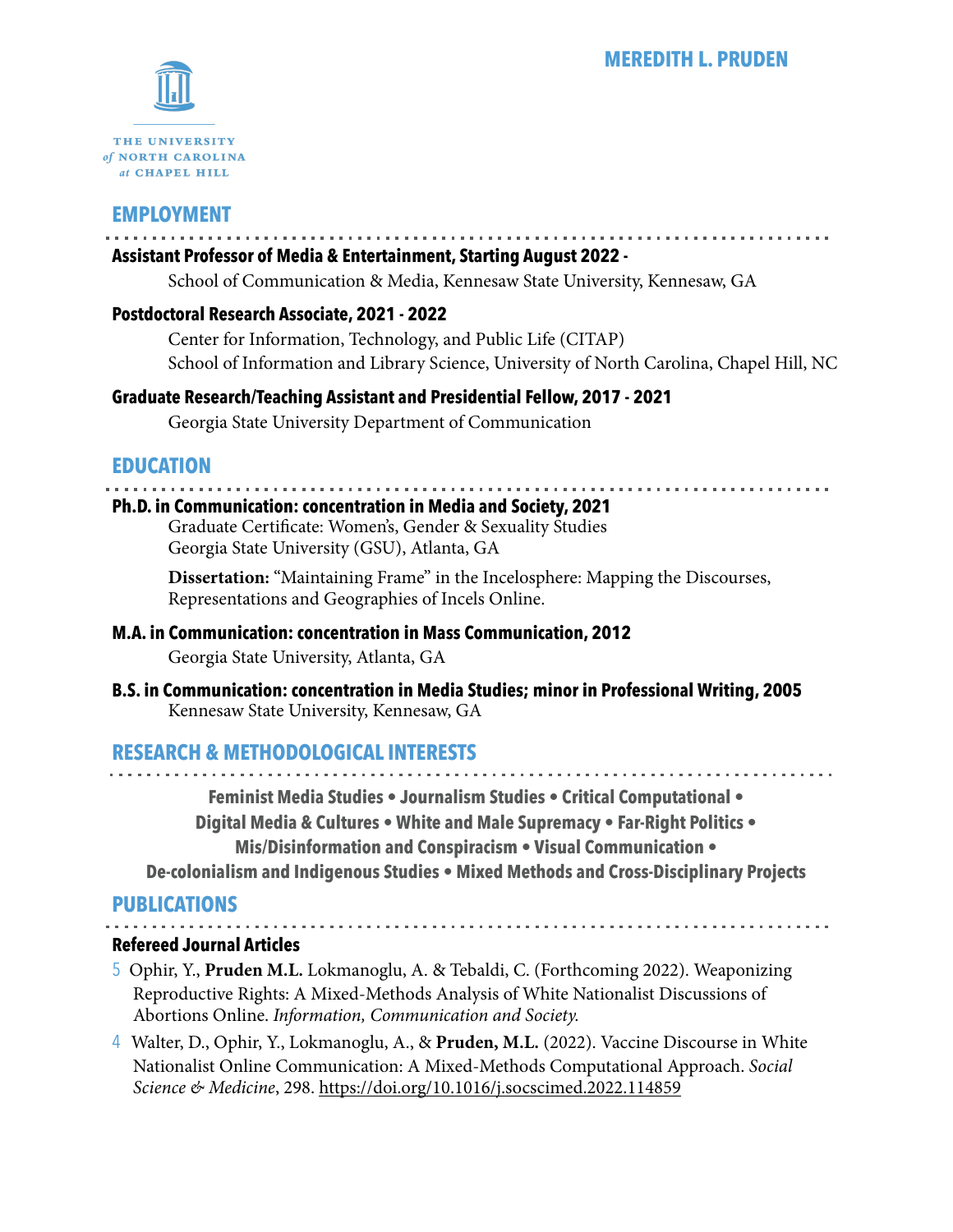- 3 Ophir, Y., Walter, N., Walter, D., Velho, R.M., Lokmanoglu, A., **Pruden, M.L.,** & Andrews, E.A. (2022). Vaccine Hesitancy Under the Magnifying Glass: A Systematic Review of the Uses and Misuses of an Increasingly Popular Construct. *Health Communication*.
- 2 **Pruden, M.L.** (2020). Forum: Setting the Record Straight: Conservative Populism, Swampiness and Journalistic Practice. *Communication, Culture and Critique*. [Invited].
- 1 **Pruden, M.L.** (2019). For Whom the Bell Tolls: Memeing the French Landscape on Instagram. *VISTA— Visual Culture Journal*, 5, pp. 149-170.

### **Chapters in Edited Volumes**

- 5 **Pruden, M.L.** (2022). Watching Awakening: Violent White Masculinity in *Cuck*. *Male Supremacism in the United States: From Patriarchal Traditionalism to Misogynist Incels and the Alt-Right*. Milton Park, Canada: Routledge.
- 4 **Pruden, M.L.**, Lokmanoglu, A., Peterscheck, A. & Veilleux-Lepage, Y. (Forthcoming 2022). Birds of a Feather: A Comparative Analysis of White Supremacist and Violent Male Supremacist discourses. In B. Perry, J. Gruenwald & R. Scrivens (Eds.) *Far-Right Extremism in North America*. Cham, Switzerland: Palgrave. [Under Contract].
- 3 **Pruden, M.L.** (Forthcoming 2022). A Journal of Impossible Things: Audience Responses to the Thirteenth Doctor. *Unnamed* edited volume. [Under Contract].
- 2 **Pruden, M.L.** (2019). Under His Eye: Mediated Misogyny in the Era of Global Conservative Populism. In M. Marron (Ed.) *Misogyny and Media in the Age of Trump*. Lanham: Lexington.
- 1 **Pruden, M.L.** (2019). Multiple entries: Belize; Magazines Canada; Nicaragua; and, Wedding Media. In D. Merskin (Ed.) Th*e SAGE International Encyclopedia of Mass Media and Society*. New York: SAGE.

### **Occasional Publications | Op-Eds**

1 **Pruden, M.L.** (2018). Review of Media in New Turkey: The Origins of an Authoritarian Neoliberal State, by Bilge Yesil. *International Journal of Communication*, 12, 256-259.

### **Manuscripts Under Review (confidential section)**

- 5 Freelon, D., **Pruden, M.L.,** Eddy, K.A. & Kuo, R. Inequities of Race, Place, and Gender Among the Communication Citation Elite. *Journal of Communication* [Revise & Resubmit].
- 4 Freelon, D. & **Pruden, M.L.** & Malmer, D. Race in Political Communication Research: A Journal Keyword Analysis, 1991-2021. *Political Communication* [Under Review].
- 3 Lukito, J. & **Pruden, M.L.** (author order alphabetical; equal contribution). Critical Computation: Mixed-Methods Approaches to Big Language Data Analysis. *Review of Communication* [Under Review].
- 2 Walter, D., Lokmanoglu, A., **Pruden, M.L.,** Veilleux-Lepage, Y & Goodwin, C. Exploring the Internationalization of Extreme Right Public Spheres. *Communication Research* [Under Review].
- 1 Walter, D., Ophir, Y., **Pruden, M.L.** & Golan, G. Watching the Whole World: The Antecedents of Foreign Countries' Framing in U.S. News. *Journalism Studies* [Revise & Resubmit].

### **Works in Progress (working titles; confidential section)**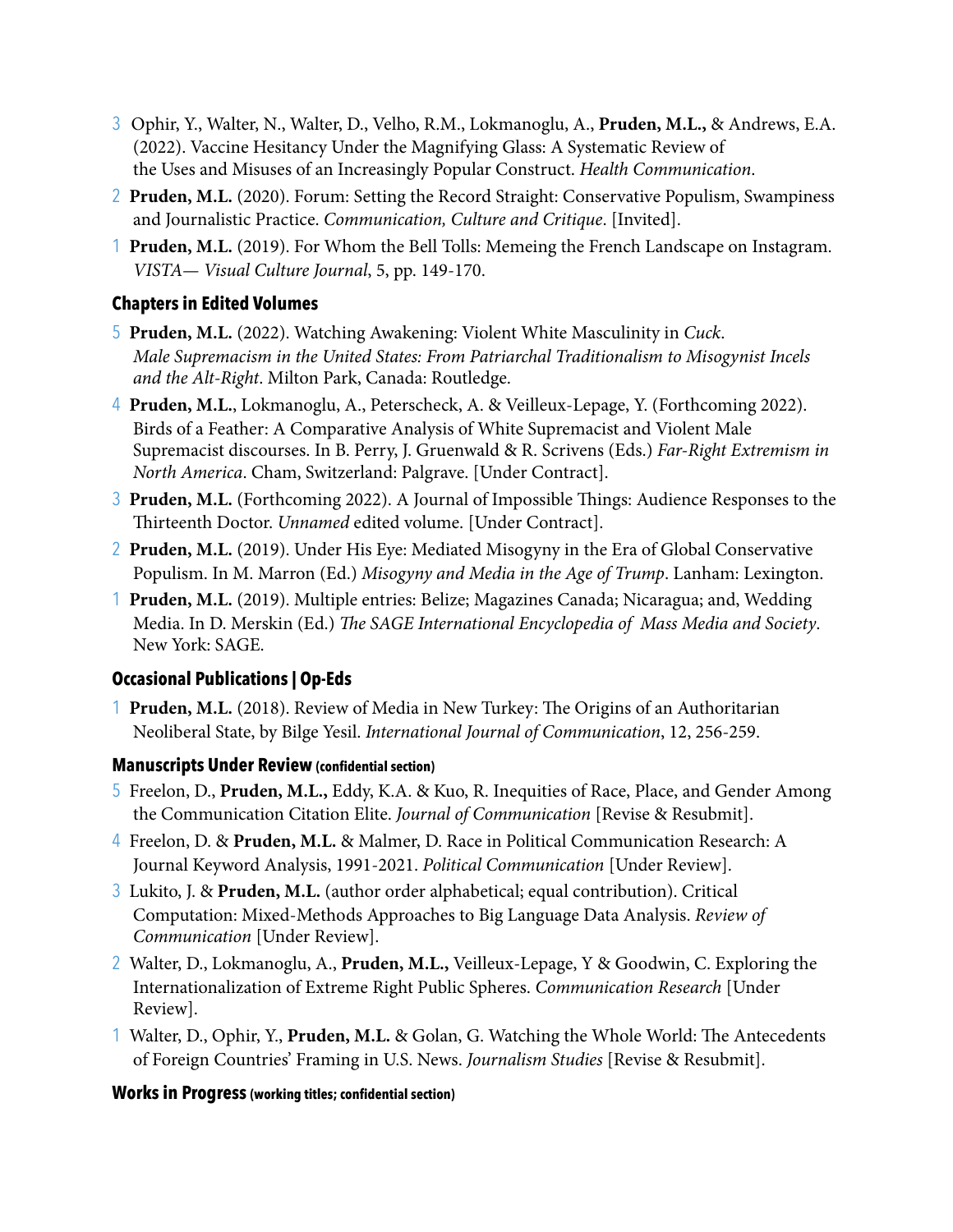- 7 Conroy, M. & **Pruden, M.L.** The Rise of Calls to "Do Your Own Research." Target journal: *Political Communication* [Coding].
- 6 **Pruden, M.L.** Maintaining Frame: U.S. News Media Coverage of Incels. Target journal: *Journalism* [Editing].
- 5 **Pruden, M.L.** Hyperlinked Hate: A Social Mapping of the Manosphere. Target journal: *New Media & Society* [Editing].
- 4 **Pruden, M.L.** Black Pills & the Beta Uprising: Thematically Mapping Incels.co. Target publication: *Feminist Media Studies* [Editing].
- 3 **Pruden, M.L.** Gendered Discourses in the Daily Stormer. Target journal: *Far-Right Studies*  [Editing].
- 2 **Pruden M.L.** Constructing Red Tide: News Frames of Florida's 'Rotting Marine Graveyard.' Target journal: *Journalism Practice* [Analysis].
- 1 Walter, D., Ophir, Y, **Pruden, M.L.** & Lokmanoglu, A. Working Title: Extreme Right Responses to Health Misinformation and Covid-19 [Coding].

### **AWARDS, FELLOWSHIPS AND DISTINCTIONS**

| 2021     | Top Overall Paper award in Peace and Conflict division. National                   |
|----------|------------------------------------------------------------------------------------|
|          | Communication Association, Seattle                                                 |
| $2020 -$ | Fellow & Board Member at Institute for Research on Male Supremacism (IRMS)         |
| 2020-    | Affiliate at Media Effects, Misinformation & Extremism Lab, University of Buffalo  |
| 2020-21  | <b>Presidential Fellow</b> at Transcultural Conflict and Violence Initiative (GSU) |
| 2021     | European Consortium for Political Research Extremism & Democracy                   |
|          | Summer School on Far-Right Politics. Centre for Research on Extremism (C-          |
|          | REX), Oslo, Norway, (Virtual; rescheduled from summer 2020).                       |
| 2020     | Outstanding Student Paper award in Peace and Conflict division. National           |
|          | Communication Association, Indianapolis                                            |
| 2020     | Certificate of Excellence for Outstanding Service and Genuine Concern for          |
|          | Military-Connected Students (GSU)                                                  |
| 2018     | Wayne State University Summer Doctoral Seminar (Feminist Complications:            |
|          | Rethinking Dominant Rhetorical Narratives) with Dr. Bonnie J. Dow                  |

# **RESEARCH GRANTS (all amounts in USD)**

1 "Exploring the Internationalization of Extreme Right Public Spheres." **Facebook**: Content Policy Research on Social Media Platforms, Doctoral Research Assistant, 2019-2020. \$82,388.

### **CONFERENCE PRESENTATIONS**

**Refereed Papers**

20 **Pruden, M.L.** (2022). Black Pills & the Beta Uprising: Thematically Mapping Incels.co. *International Communication Association* Feminist Scholarship Division (Paris, France). **\*Chair**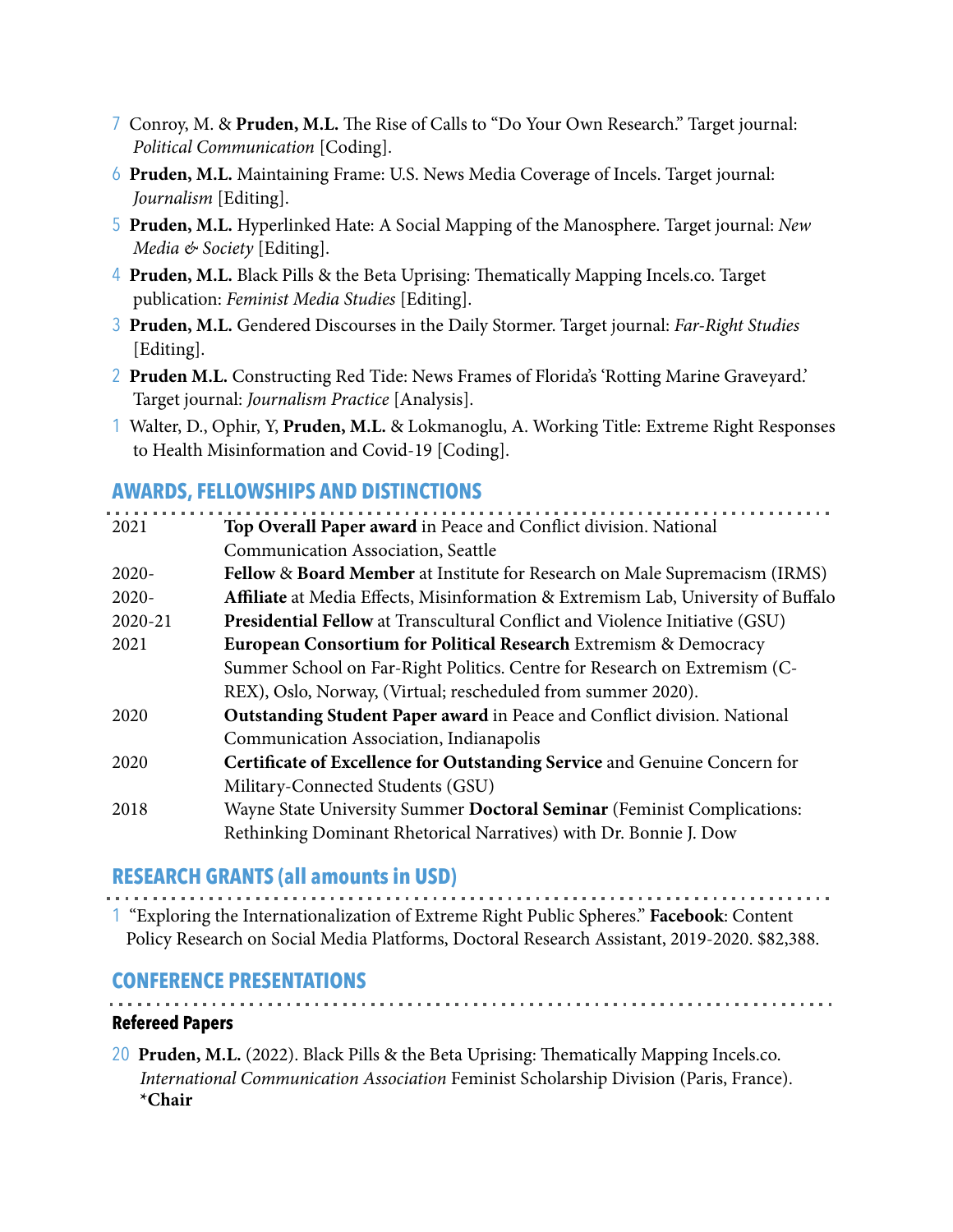- 19 Freelon, D., **Pruden, M.L.,** Eddy, K.A. & Kuo, R. (2022) Inequities of Race, Place, and Gender Among the Communication Citation Elite. *International Communication Association* Political Communication Division (Paris, France).
- 18 Ophir, Y., Walter, N., Walter, D., Lokmanoglu, A., **Pruden, M.L.,** & Velho, R.M. (2002). Vaccine Hesitancy Under the Magnifying Glass: A Systematic Review of the Uses and Misuses of an Increasingly Popular Construct.. *International Communication Association* Health Communication Division (Paris, France).
- 17 **Pruden, M.L.**, Lokmanoglu, A., Peterscheck, A. & Veilleux-Lepage, Y. (2021). Birds of a Feather: A Comparative Analysis of White Supremacist and Violent Male Supremacist Discourses. *National Communication Association* Peace and Conflict Division [Top Overall Paper], Seattle, WA.
- 16 **Pruden, M.L.** (2021). When the "Shit Hits the Fan:" Secessionist Rhetoric on Stormfront. *National Communication Association* Rhetorical and Communication Theory Division, Seattle, WA.
- 15 **Pruden, M.L.** (2021). Maintaining Frame: Mainstream News Media Coverage of Involuntary Celibates. *International Communication Association* Feminist Scholarship Division (virtual).
- 14 **Walter et al.** (2021). Ideologize Globally, Mobilize Locally: The Internationalization of Far-Right Online Discourse. *International Communication Association* Political Communication Division (virtual).
- 13 **Pruden, M.L.** (2021). Watching Awakening: Rhetorics of White Masculinity in *Cuck*. *Conference for Research on Male Supremacism and Right-Wing Studies (virtual).*
- 12 **Pruden, M.L.** (2020). Black Pills and the Beta Uprising: Men's Rights Discourses in the Daily Stormer. *National Communication Association* Peace and Conflict Division [Outstanding Student Paper], Indianapolis, IN (virtual).
- 11 **Pruden, M.L.** (2020). The Apex Fallacy: Online Constructions of Incels as Marginalized Hybrid Masculinity. *National Communication Association* Feminist and Gender Studies. Indianapolis, IN (virtual).**\*Panel organizer and Chair**
- 10 **Pruden, M.L.** (2020). Rhetorics of Whiteness and Inceldom in Cuck. Th*e Conference on Right Wing Studies/Conference for Research on Male Supremacism*, Berkeley, CA.
- 9 **Pruden, M.L.** (2020). The Visual Culture of Incels: Anarchic Videos as Image Events. *International Communication Association* Visual Representation and Marginality preconference in the Visual Communication Studies division, Gold Coast, Australia (virtual).
- 8 **Pruden, M.L.** (2020). Constructing Red Tide: News Frames of Florida's 'Rotting Marine Graveyard.' *International Communication Association* Journalism Studies division, Gold Coast, Australia (virtual).
- 7 **Pruden, M.L.** (2019). A Journal of Impossible Things: Audience Responses to the Thirteenth Doctor. *International Communication Association* Popular Communication division, Washington DC.
- 6 **Pruden, M.L.** (2019). Digital Media Literacy in the Era of 'Fake News.' *International Critical Media Literacy Conference*, Savannah, GA.
- 5 **Pruden, M.L.** (2019). 'Nuts,' 'Kooks' and 'Deplorables:' Media Coverage of Conservative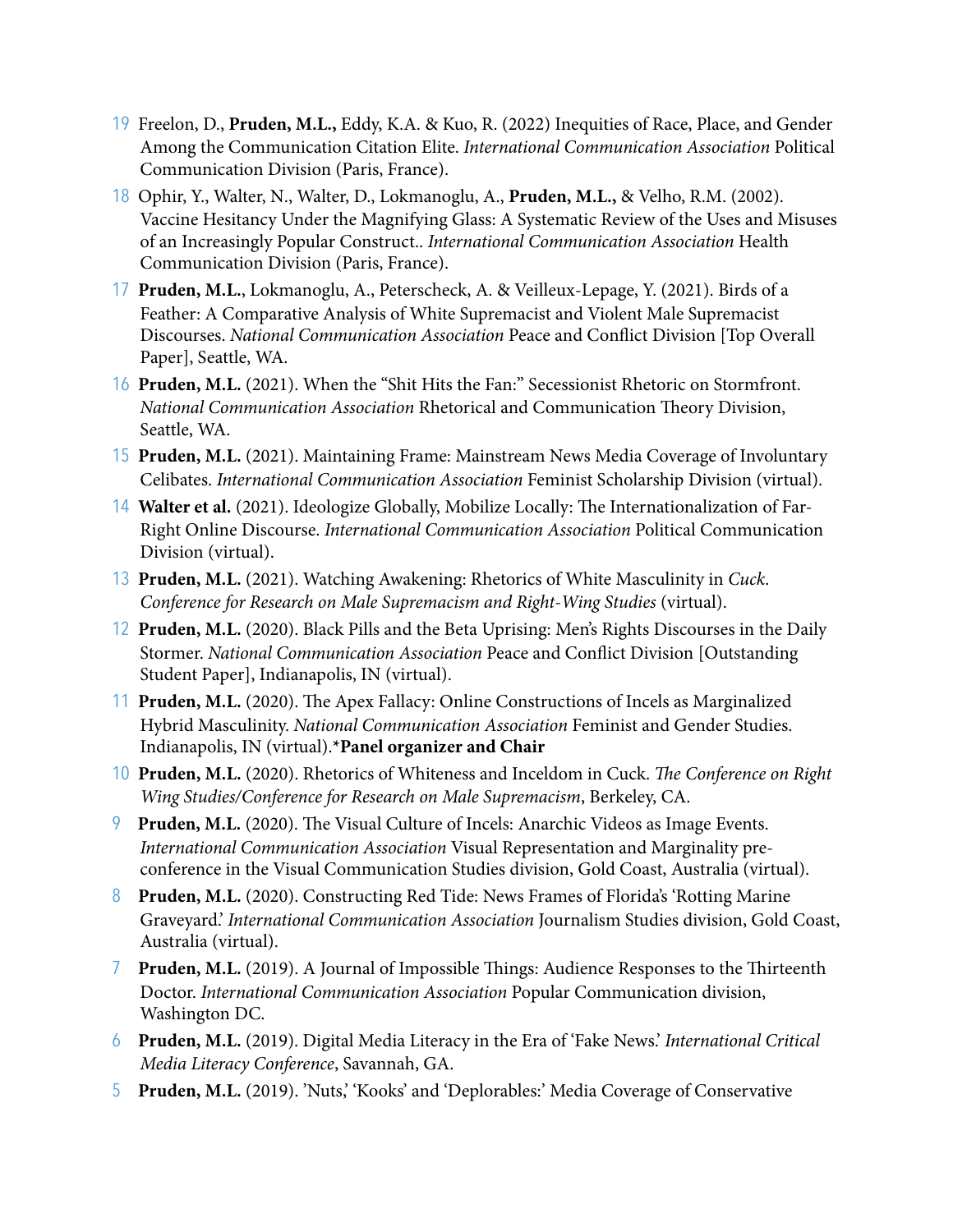Populist Campaigns. *1st Lisbon Winter School for the Study of Communication: Media and Populism*, Lisbon, Portugal. \*Respondent Barbie Zelizer.

- 4 **Pruden, M.L.** (2018). Public Memory and Play at Kennesaw Mountain National Battlefield Park. *National Communication Association* Visual Communication division, Salt Lake City, UT. **\*Panel co-organizer**; Respondent Victoria Gallagher
- 3 **Pruden, M.L.** (2018). Colonizing Twitter: Trump's Tweets and the Discourse of Gendered Subjectivity. *Global Media Studies Network International Communication Association* preconference on Global Populism at Central European University, Budapest, Hungary.
- 2 **Pruden, M.L.** (2018). Flashback: Tattoos as Image Icons of the Cultural Archive. *International Communication Association* Visual Communication division pre-conference Visual Expression of Voice Young Scholars, Prague, Czech Republic.
- 1 **Pruden, M.L.** (2018). Between the Fold: 'Pornified' Visual Metonymy in Advertising. *Popular Culture Association*, Indianapolis, IN.

### **Invited Panels**

- 18 **Pruden, M.L.** (2022). Research Centers' Approach to Data Ethics. **Moderator.** *D2C: Digital Data Conference 2022.* Co-hosted by Media & Democracy Data Cooperative and The University of Texas at Austin Center for Media Engagement (virtual).
- 17 **Pruden, M.L.** (2022). Picturing People and Power. **Chair.** *International Communication Association* Visual Communication Division, Paris, France.
- 16 **Pruden, M.L.** (2021). Normative Commitments Panel. **Panelist**. Th*e Capitol Coup One Year Later: How Research Can Assess and Counter* Th*reats to Democracy.* Co-hosted by University of North Carolina's Center for Information, Technology, and Public Life and George Washington University's Institute for Data, Democracy & Politics (virtual).
- 15 **Pruden, M.L.** (2021). Colonialism, Confrontation, Liberation: Competitive Papers in Visual Communication. **Chair**. *National Communication Association* Visual Communication Division, Seattle, WA.
- 14 **Pruden, M.L.** (2021). Feminism, Health, COVID-19. **Chair**. *International Communication Association* Feminist Scholarship Division (virtual).
- 13 **Pruden, M.L.** (2021). Supremacist Mobilization and Radicalization Online. **Chair**. *Conference for Research on Male Supremacism and Right-Wing Studies (virtual).*
- 12 **Pruden, M.L.** (2021). Right-Wing Marketing and Manipulation. **Chair**. *Conference for Research on Male Supremacism and Right-Wing Studies* (virtual).
- 11 **Pruden, M.L.** (2021). Computational Methods in Research. **Panelist**. Center for the Advancement of Students and Alumni. *Georgia State University* (virtual).
- 10 **Pruden, M.L.** (2020). Visual Online Discourse and Photographic Representations. **Chair**. *National Communication Association* Visual Communication, Indianapolis, IN (virtual).
- 9 **Pruden, M.L.** (2020). Activism and Social Justice Pedagogy Party. **Panelist**. *National Communication Association* Activism and Social Justice Division, Indianapolis, IN (virtual).
- 8 **Pruden, M.L.** (2020). Womentoring: Negotiating Contracts— Am I Leaving Money on the Table. **Graduate Student Respondent**. *National Communication Association* Feminist and Women's Studies Division (Women's Caucus), Indianapolis, IN (virtual).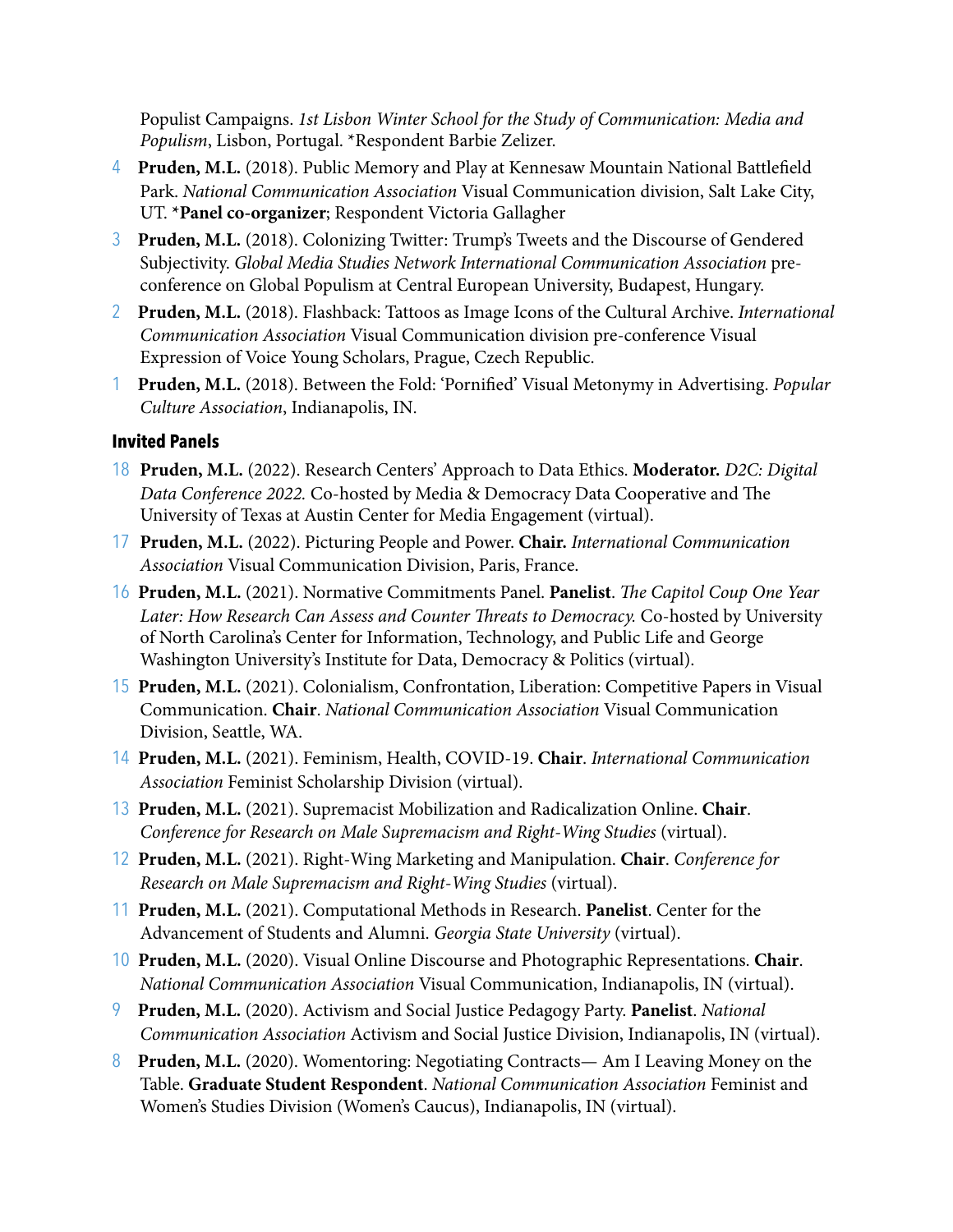- 7 **Pruden, M.L.** (2020). Mixed Methods and the Study of Extremisms. **Panelist**. *Society for Linguistic Anthropology* Committee on Language and Social Justice webinar series (virtual).
- 6 **Pruden, M.L.** (2020). Misogyny and Media in the Age of Trump. **Panelist**. Th*e Association for Education in Journalism and Mass Communication* Lexington Books, San Francisco, CA (virtual).
- 5 **Pruden, M.L.** (2020). Issues of Credibility and Transparency in Journalism. **Chair**. *International Communication Association* Journalism Studies Division, Gold Coast, Australia (virtual).
- 4 **Pruden, M.L.** (2019). Womentoring: Student to student— how to get the most out of this conference. Practical tips and advice. **Graduate Student Respondent**. *National Communication Association* Feminist and Women's Studies Division (Women's Caucus), Baltimore, MD.
- 3 **Pruden, M.L.** (2019). Womentoring: How to be a great chair even if no one thinks they are one. **Graduate Student Respondent**. *National Communication Association* Feminist and Women's Studies Division (Women's Caucus), Baltimore, MD.
- 2 **Pruden, M.L.** (2018). Media & Democracy. **Panelist**. *Georgia State University* Democracy Day, Atlanta, GA.
- 1 **Pruden, M.L.** (2017) Trump & Twitter. **Panelist**. *Georgia State University* Modern Media Conference, Atlanta, GA.

### **Invited Talks**

- 5 **Pruden, M.L.** (2021). "Maintaining Frame" in the Incelosphere: Methodologicallyfocused (novel computational and critical discourse analysis) presentation of three studies examining misogynist incels in online and in U.S. news media coverage *Georgia State University* Computational Communication Lab, virtual.
- 4 **Pruden, M.L.** (2021). Countering Extremist Threats at the Netroots. *Institute for Research on Male Supremacism* Anti-Supremacist Organizing Summer Institute, virtual.
- 3 **Pruden, M.L.** (2020). Post-Truth & Fake News. *Redan-Trotti Library* Media Literacy Series, Decatur, GA.
- 2 **Pruden, M.L.** (2020). Incels as Social Movement. *University of Leiden Institute for Security & Global A*ff*airs* Social Movements and Political Violence course, Leiden, Netherlands.
- 1 **Pruden, M.L.** (2020). White Nationalist Online Discourse and Mobilization. Th*e City University of New York Borough of Manhattan Community College* Language and Culture course, New York, NY.

### **Webinars**

1 Allen, N., Held, M.B., & **Pruden, M.L.** (2021). Engaging Charged Conversations in the Classroom. *National Communication Association* Activism and Social Justice Division. [**Coorganizer; Co-chair;** listed in alphabetical order].

# **MEDIA COVERAGE & INTERVIEWS**

2 Sacramento Bee (2021). How women took leadership roles in CA far right extremism. https://

. . . . . . . . . . . . . . .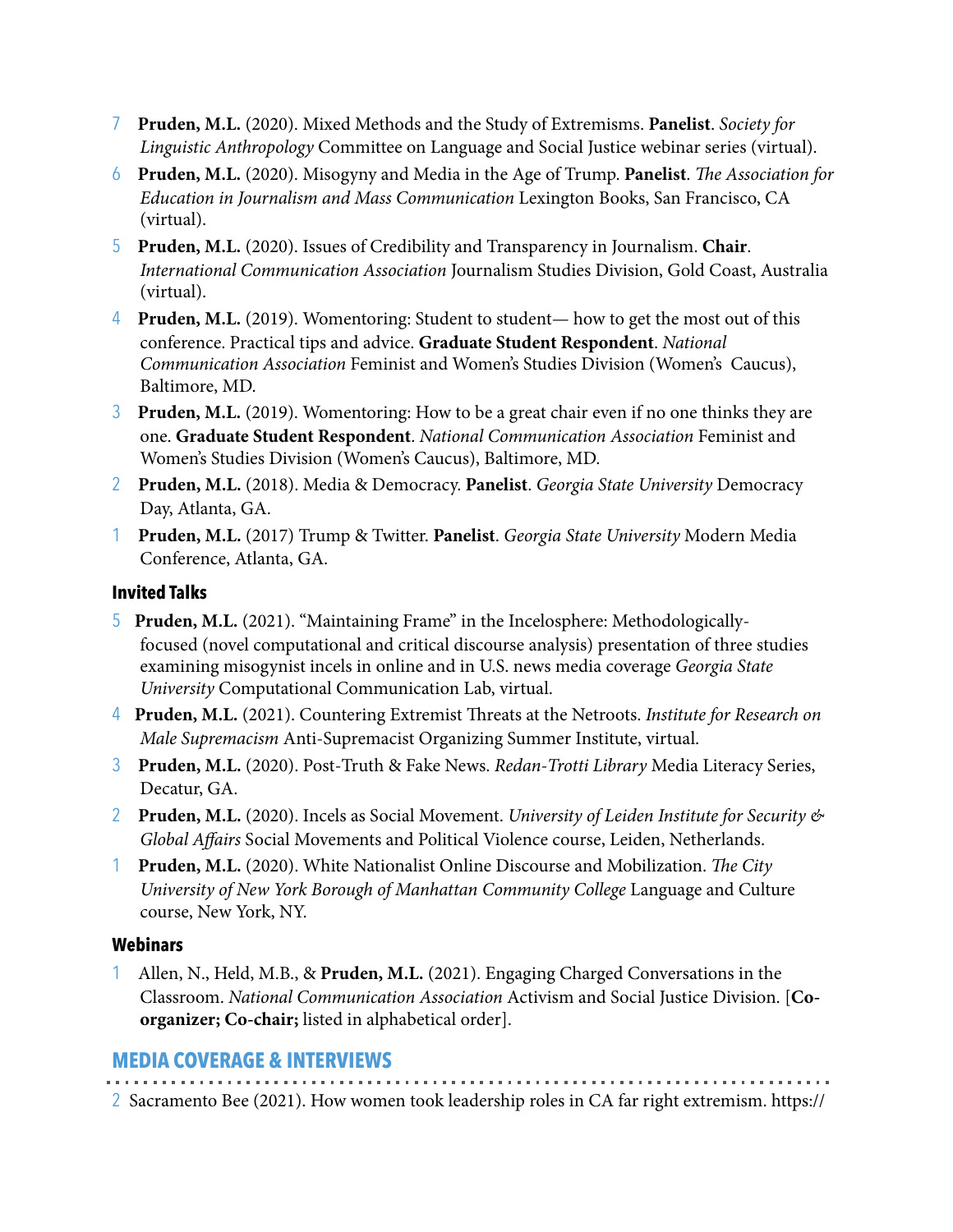sacbee.com/news/california/article255292486.html

1 Roar News (2021). Plymouth shooting: The latest of misogynistic terror attacks. http:// roarnews.co.uk/2021/plymouth-shooting-the-latest-of-misogynistic-terrorists-attacks/

### **RESEARCH & TEACHING EXPERIENCE**

| <b>RESEARCH</b> |                                                                                                                                                                                                                                                                                                                                                                                                                                                                                                                                                  |
|-----------------|--------------------------------------------------------------------------------------------------------------------------------------------------------------------------------------------------------------------------------------------------------------------------------------------------------------------------------------------------------------------------------------------------------------------------------------------------------------------------------------------------------------------------------------------------|
| 2021            | Postdoctoral Research Associate in Center for Technology, Information, and<br>Public Life (CITAP) at University of North Carolina at Chapel Hill working with<br>Dr. Deen Freelon.                                                                                                                                                                                                                                                                                                                                                               |
| 2020            | Presidential Fellow in Transcultural Conflict and Violence Initiative at Georgia<br>State University working with Dr. Dror Walter                                                                                                                                                                                                                                                                                                                                                                                                                |
| 2019            | Research Assistant for Dr. Dror Walter in the Department of Communication,<br>Georgia State University                                                                                                                                                                                                                                                                                                                                                                                                                                           |
| 2018            | Research Assistant for Dr. Holley Wilkin in the Department of Communication,<br>Georgia State University                                                                                                                                                                                                                                                                                                                                                                                                                                         |
| 2017            | Research Assistant for Dr. Carrie P. Freeman in the Department of<br>Communication, Georgia State University                                                                                                                                                                                                                                                                                                                                                                                                                                     |
| <b>TEACHING</b> |                                                                                                                                                                                                                                                                                                                                                                                                                                                                                                                                                  |
| 2017-2021       | Doctoral Teaching Assistant, Department of Communication, Georgia State<br>University<br>• Instructor of Record for undergraduate communication and journalism<br>courses in both large lecture and standard seminar formats:<br>• Visual Communication (JOUR/SCOM 4500), 2020<br>• Media Theory (JOUR 4070), 2019<br>• Advanced Media Writing (JOUR 3010), 2019<br>Basic News Writing (JOUR 1010), 2018<br>• Human Communication (SCOM 1000), 2017-2018<br>• Average student evaluation scores of 4.7 out of 5 (PDFs available upon<br>request) |
|                 | <b>Adjunct Faculty, Department of Professional Advancement, Mercer University</b><br>• Instructor of Record for undergraduate PR Writing course, 2021<br>• Underwent extensive three-part training for teaching content online<br>• Student evaluations are unavailable due to small class size/response rate                                                                                                                                                                                                                                    |
|                 | Guest Lecturer, Department of Communication, Georgia State University<br>• Graduate Pedagogy class (COMM 8035), 2018-2020<br>• PR Campaigns; across 5 sections and 2 instructors (JOUR 4540), 2018<br>• PR Writing and Projects (JOUR 3560), 2018                                                                                                                                                                                                                                                                                                |

# **SERVICE**

. . . . . . . . . . . .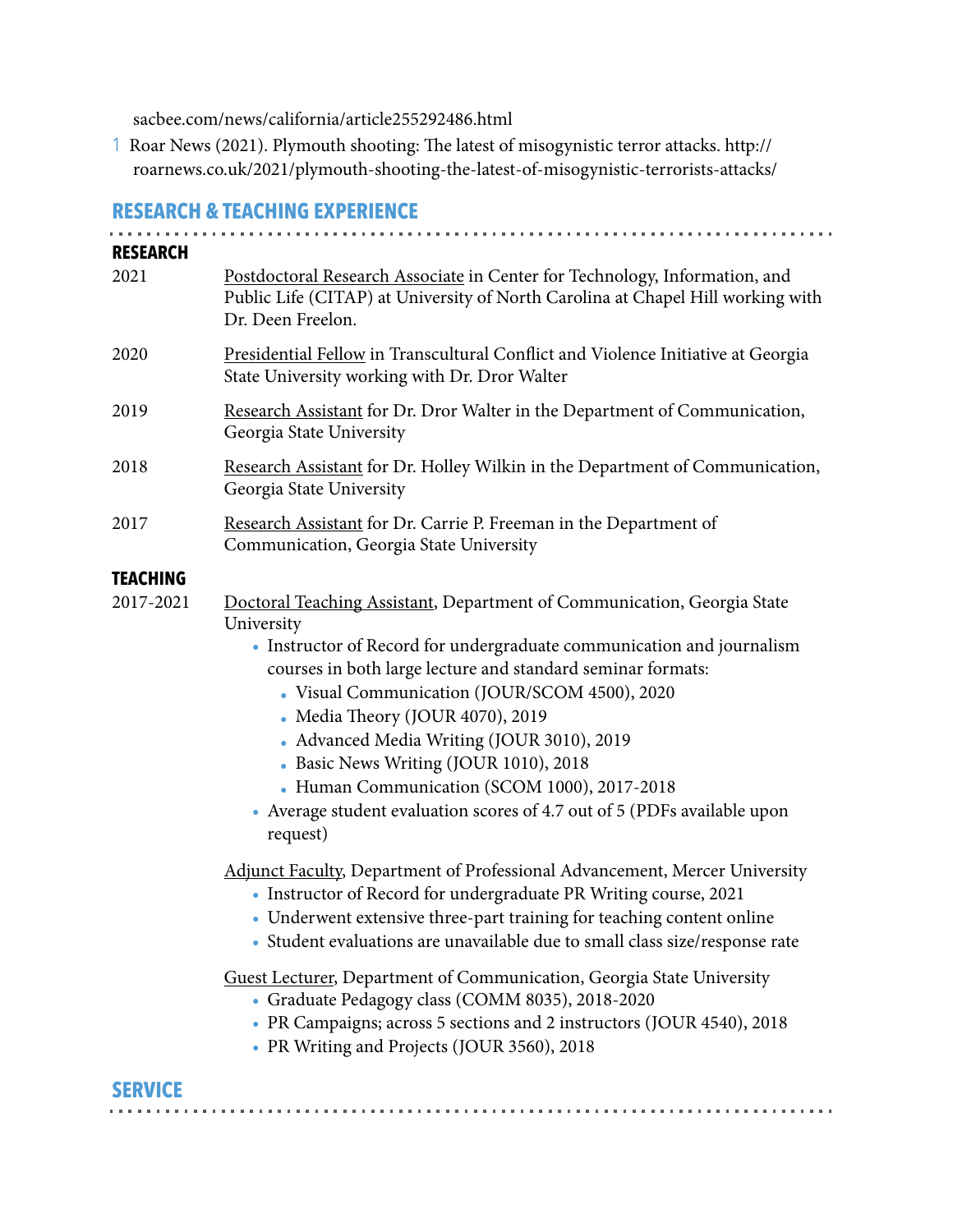### **SERVICE TO PROFESSION**

### **Ad Hoc Reviewer**

Social Media & Society (2022) Feminist Media Studies (2020)

### **Conference Reviewer**

International Communication Association (2019 - present) in the following divisions: Feminist Scholarship Journalism Studies Visual Communication Studies

National Communication Association (2019-present) in the following divisions: Activism and Social Justice Feminist and Gender Studies Peace and Conflict Visual Communication (including for annual book award)

### **Leadership**

International Communication Association Feminist Scholarship Division Secretary, term starts May 2022

National Communication Association Visual Communication Division First Vice Chair (2021 present) and Second Vice Chair (2020-2021)

National Communication Association Feminist and Women's Studies Division Graduate Student Representative, 2019-2021

### **INSTITUTIONAL SERVICE**

Georgia State University Diversity, Equity and Inclusion Graduate Rep. (dept. level), 2020-2021 Georgia State University Student Communication Committee member, 2018-2021

### **COMMUNITY-ENGAGEMENT**

North Carolina Local News Lab and Working Group Planning Committee (2021-2022) Incel monitoring with Collaboratory Against Hate and Anti-Defamation League (2022)

# **OTHER**

### **ADDITIONAL TRAINING**

| APPITIVINAL I IVALININ Y |                                                           |  |
|--------------------------|-----------------------------------------------------------|--|
| 2021                     | Online Course Design & Delivery, Levels 1-3 (Mercer)      |  |
| 2020                     | Mastering Online Teaching Fundamentals mini-course (GSU)  |  |
| 2019                     | Safe Zone Training for Gender and Sexual Minorities (GSU) |  |
| 2017                     | Green Zone Training for Student Veterans (GSU)            |  |
|                          |                                                           |  |

### **PROFESSIONAL AFFILIATIONS**

International Communication Association (ICA), 2018-Present National Communication Association (NCA), 2018 - Present Association of Internet Researchers (AoIR), 2022 - Present American Political Science Association (APSA), 2020-Present Popular Culture Association (PCA), 2017-2020